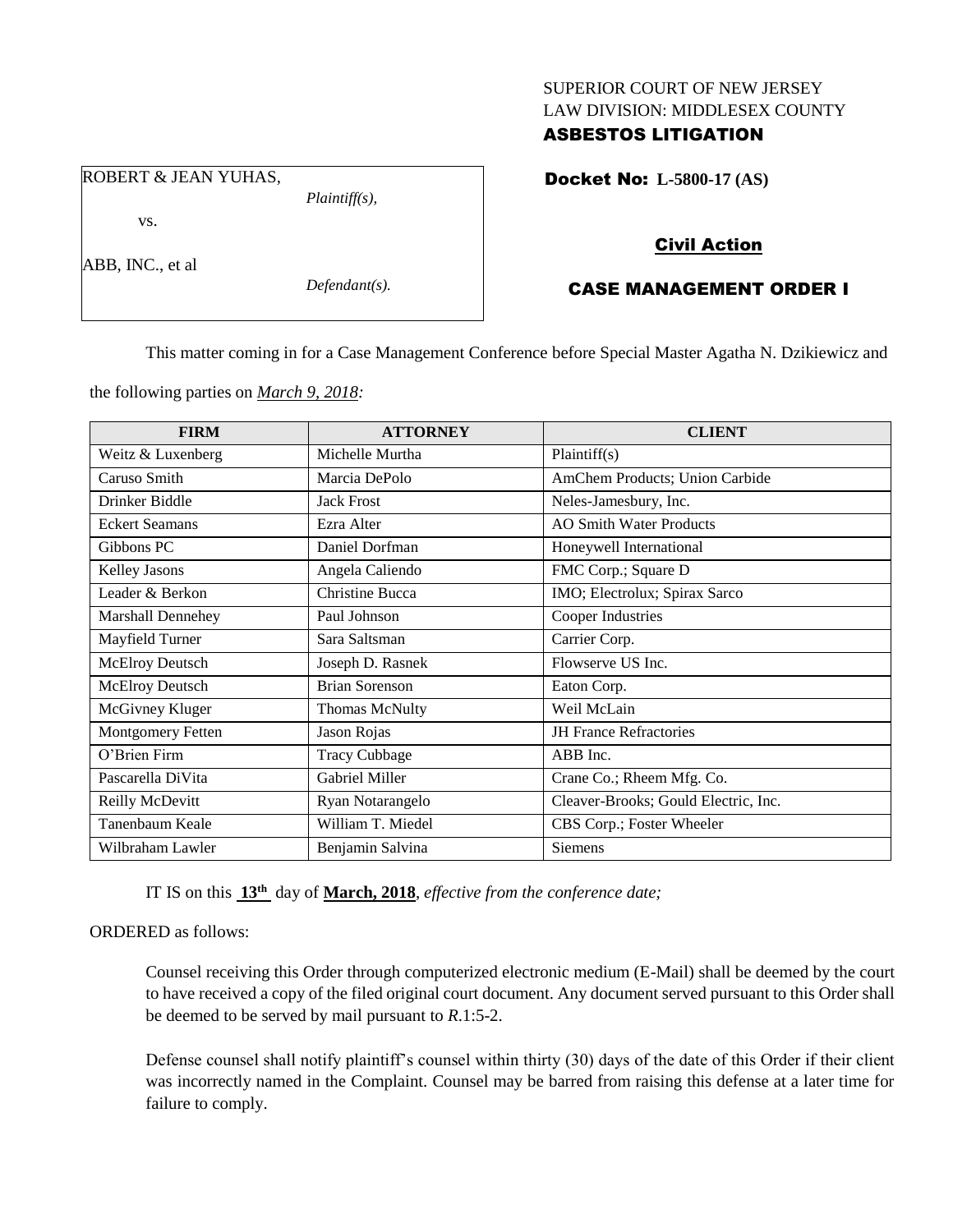## **DISCOVERY**

| June 8, 2018  | Plaintiff shall serve answers to wrongful death interrogatories by this date.                                                                                                                               |
|---------------|-------------------------------------------------------------------------------------------------------------------------------------------------------------------------------------------------------------|
| July 31, 2018 | Fact discovery, including depositions, shall be completed by this date. Plaintiff's counsel shall<br>contact the Special Master within one week of this deadline if all fact discovery is not<br>completed. |
|               |                                                                                                                                                                                                             |

July 31, 2018 Depositions of corporate representatives shall be completed by this date.

#### **EARLY SETTLEMENT**

August 31, 2018 Settlement demands shall be served on all counsel and the Special Master by this date.

#### **SUMMARY JUDGMENT MOTION PRACTICE**

| August 31, 2018 | Plaintiff's counsel shall advise, in writing, of intent not to oppose motions by this date. |
|-----------------|---------------------------------------------------------------------------------------------|
|                 |                                                                                             |

- September 14, 2018 Summary judgment motions shall be filed no later than this date.
- October 12, 2018 Last return date for summary judgment motions.

#### **MEDICAL DEFENSE**

- August 31, 2018 Plaintiff shall serve medical expert reports by this date.
- November 30, 2018 Defendants shall identify its medical experts and serve medical reports, if any, by this date. In addition, defendants shall notify plaintiff's counsel (as well as all counsel of record) of a joinder in an expert medical defense by this date.

#### **LIABILITY EXPERT REPORTS**

- August 31, 2018 Plaintiff shall identify its liability experts and serve liability expert reports or a certified expert statement by this date or waive any opportunity to rely on liability expert testimony.
- November 30, 2018 Defendants shall identify its liability experts and serve liability expert reports, if any, by this date or waive any opportunity to rely on liability expert testimony.

#### **EXPERT DEPOSITIONS**

January 11, 2019 Expert depositions shall be completed by this date. To the extent that plaintiff and defendant generic experts have been deposed before, the parties seeking that deposition in this case must file an application before the Special Master and demonstrate the necessity for that deposition. To the extent possible, documents requested in a deposition notice directed to an expert shall be produced three days in advance of the expert deposition. The expert shall not be required to produce documents that are readily accessible in the public domain.

#### **PRE-TRIAL AND TRIAL**

#### January 17, 2019 @ 10:00am Settlement conference. All defense counsel shall appear with authority to negotiate settlement and have a representative authorized to negotiate settlement available by

 $\_$  ,  $\_$  ,  $\_$  ,  $\_$  ,  $\_$  ,  $\_$  ,  $\_$  ,  $\_$  ,  $\_$  ,  $\_$  ,  $\_$  ,  $\_$  ,  $\_$  ,  $\_$  ,  $\_$  ,  $\_$  ,  $\_$  ,  $\_$  ,  $\_$  ,  $\_$  ,  $\_$  ,  $\_$  ,  $\_$  ,  $\_$  ,  $\_$  ,  $\_$  ,  $\_$  ,  $\_$  ,  $\_$  ,  $\_$  ,  $\_$  ,  $\_$  ,  $\_$  ,  $\_$  ,  $\_$  ,  $\_$  ,  $\_$  ,